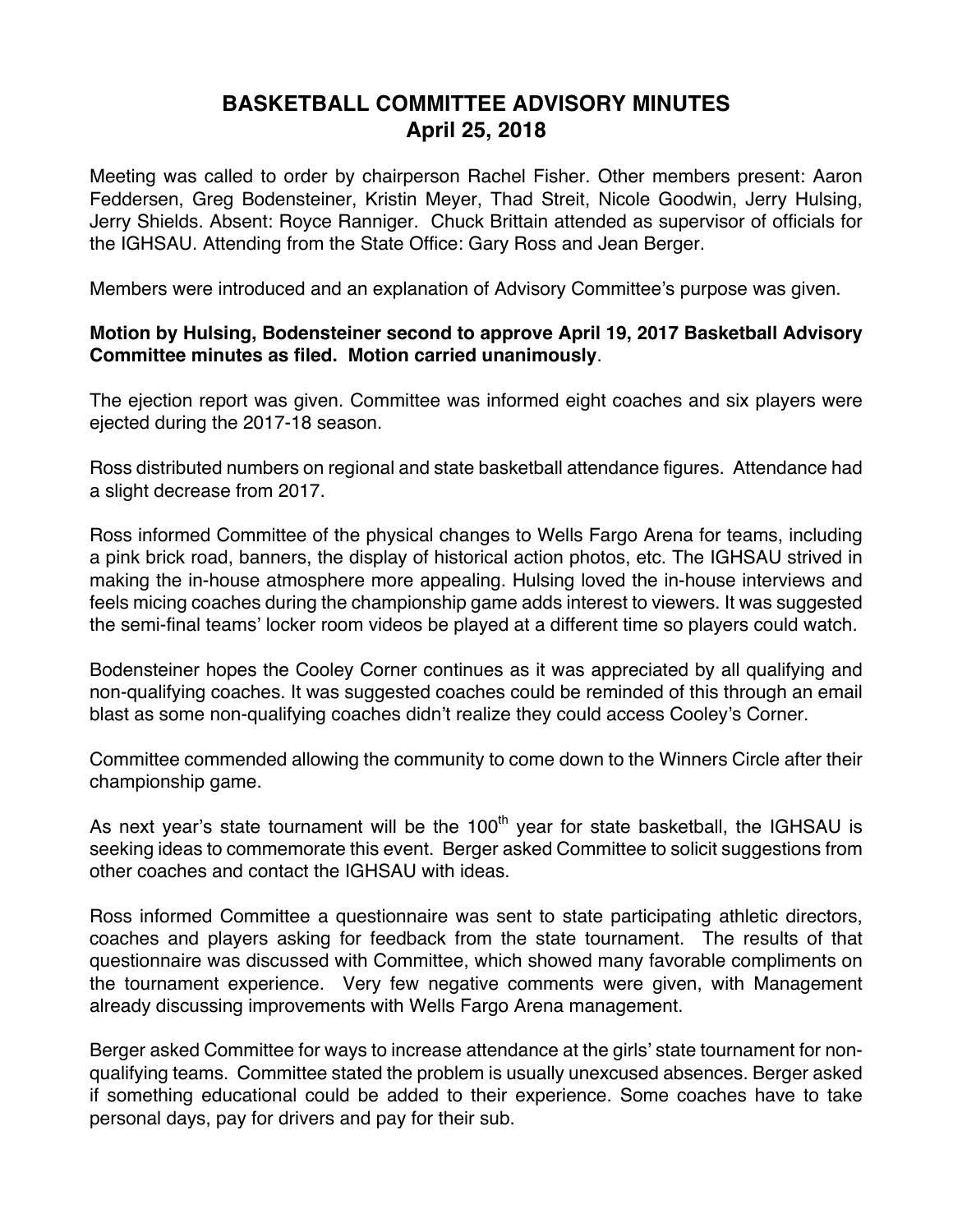Committee expressed appreciation for the earlier start time on Saturday during the state tournament.

Live streaming is appreciated, especially for those who live out of state and would not be attending the tournament.

Brittain informed Committee of the changes incurred for officials at this year's state basketball tournament. Two "up-and-coming" bench officials were invited each day, attended pre-game meetings and switched working the bench every-other game. This is intended to give those officials motivation and state tournament experience. Brittain also stated 45 officials worked two games during the week, with 15 working one game.

Brittain explained 1200 officials were reviewed by observers throughout the season. The response from the officiating world was very positive as they knew there were people in the stands watching them. Brittain stated the philosophy behind this was not for post-season work, but to give officials feedback regarding improving their game. These observations were charted, which assisted in: 1) recommending for post-season play; 2) mechanics; 3) putting together crews; 4) help in progressing. Bodensteiner felt it would be important to let coaches and officials know they are present, however this information can be obtained from Arbiter.

Discussion was held regarding the decrease in the number of officials not only in basketball, but other sports as well. Coaches are strongly encouraged to help recruit those who would be good candidates and have an interest in officiating. Committee suggested classes being offered in local communities and possible college credit for officiating camps.

Briefly discussed Arbiter. Hulsing stated the difficulty in recommending officials is when officials do not post their photos. Brittain stated the importance of officials signing the back of the scoresheet (legibly!) and placing their photos on Arbiter. Hulsing stated he ranks his officials after each game on his own spreadsheet. Berger stated in the upcoming softball season there will be a "pull down" to rate umpires throughout the week. Hopefully this will be successful and can be upgraded to other sports as well.

In soccer, officials will be expected to rate a school's administration and spectators. Committee concurs administration needs to address parents on sportsmanship issues. Shields stated his school has a school-wide meeting with all parents and teams and sportsmanship expectations are stressed.

Implementing a shot clock was discussed at length. Committee concurs nobody enjoys watching a team stall and agree it's up to a team to get the ball back. Some believe a shot clock would add more excitement to the girls' game and teams could potentially have more possessions with a shot clock. Bodensteiner is not convinced we would have "better" basketball if a shot clock were implemented and that it would not improve the girls game. Bodensteiner also suggested there could be a wider disparity between scores. Meyer feels it could make the game go faster and would make decision-making more important. Fisher believes adding a shot clock would make the game better, improve excitement and reward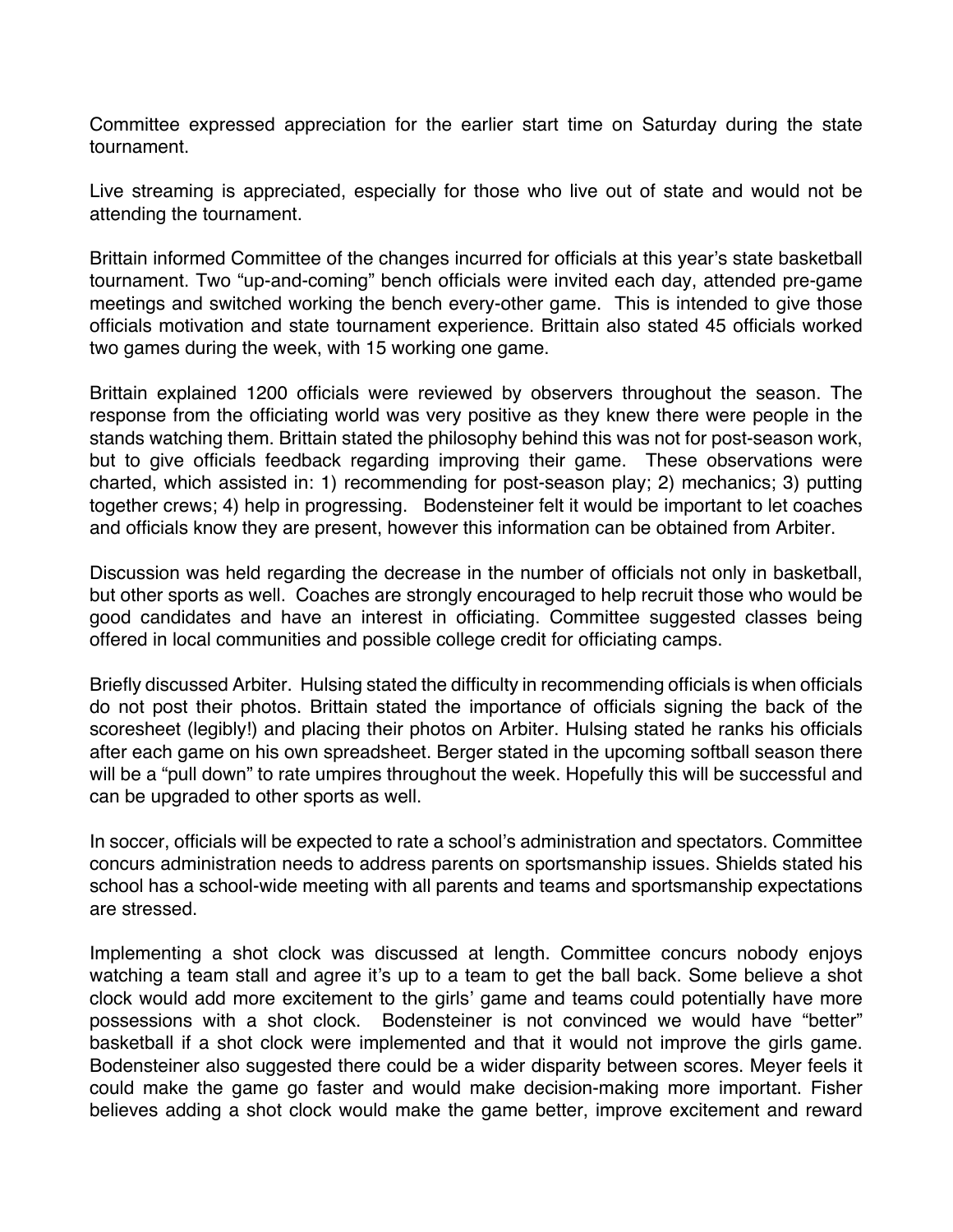good defense. The "perception" would be appealing, but many teams wouldn't use a shot clock. Some statistics show utilizing a shot clock does not produce higher scores and percentages decrease. Fisher also stated cost would be a factor for some schools, however her facility already has a shot clock wired and installed. Streit feels implementing a shot clock would take away an important strategy of the game. Others state not only would the shot clock be an added expense, but wiring the shot clock, adding bigger scorers' tables, and training would add expense.

Ross informed Committee of the schedule change from Class 5A-1A. Committee agrees it is important for 5A schools to play during the day as it affects student attendance. Bodensteiner felt the schedule was fair as long as every team has the same amount of time off between games. **Bodensteiner motion the IGHSAU look at the time schedule in relation to classes to make it fair for every class, including those who play on Monday evening (same as some boys regional substate games). Shields second and passed unanimously.**

Ross briefly reviewed the PROPOSED 2018-19 National Federation rule changes with Committee. Among the proposals being discussed by the national committee:

- Implementation of a shot clock.
- Briefly discussed eliminating the jump ball.
- College rule of five fouls per quarter with no 1-and-1. Committee feels this could speed up the game, but the 1-and-1 is a big advantage.
- Implement restricted area arc.

Meyer asked for feedback regarding playing 18-minute halves. Meyer's team has played this and she would favor implementing this change. She feels the increase in minutes could potentially increase the amount of playing time per game for players, which could also increase participation. Committee discussed playing halves instead of quarters and is in favor of the current structure.

Briefly discussed the individual participation limit, due to some girls having to play both jv and varsity in one night so they're getting more playing time, versus the disadvantage when two games are not played on the same night. Committee favors the current structure.

Ross informed Committee an AdHoc committee was formed with constituents from the IGHSAU, IHSAA, IHSSA and IHSMA. The purpose of this committee was to discuss the overall placement, length of season, etc. of ALL high school activities. Also being discussed is a statemandated break, number of contests and length of regular and post-season.

Ross showed the Committee a pinned-map representing each class for post-season play. This was beneficial as it showed the process in which pairings are established. Committee could visualize the difficulty securing balanced regionals when working with geography and rated teams. Ross also informed Committee the previous year's first round opponent, ratings, records and geography go into consideration when establishing pairings. Ross reminded Committee classes 1A-3A play their regional final at a neutral facility and classes 4A-5A play their regional final at the higher rated team's home court.